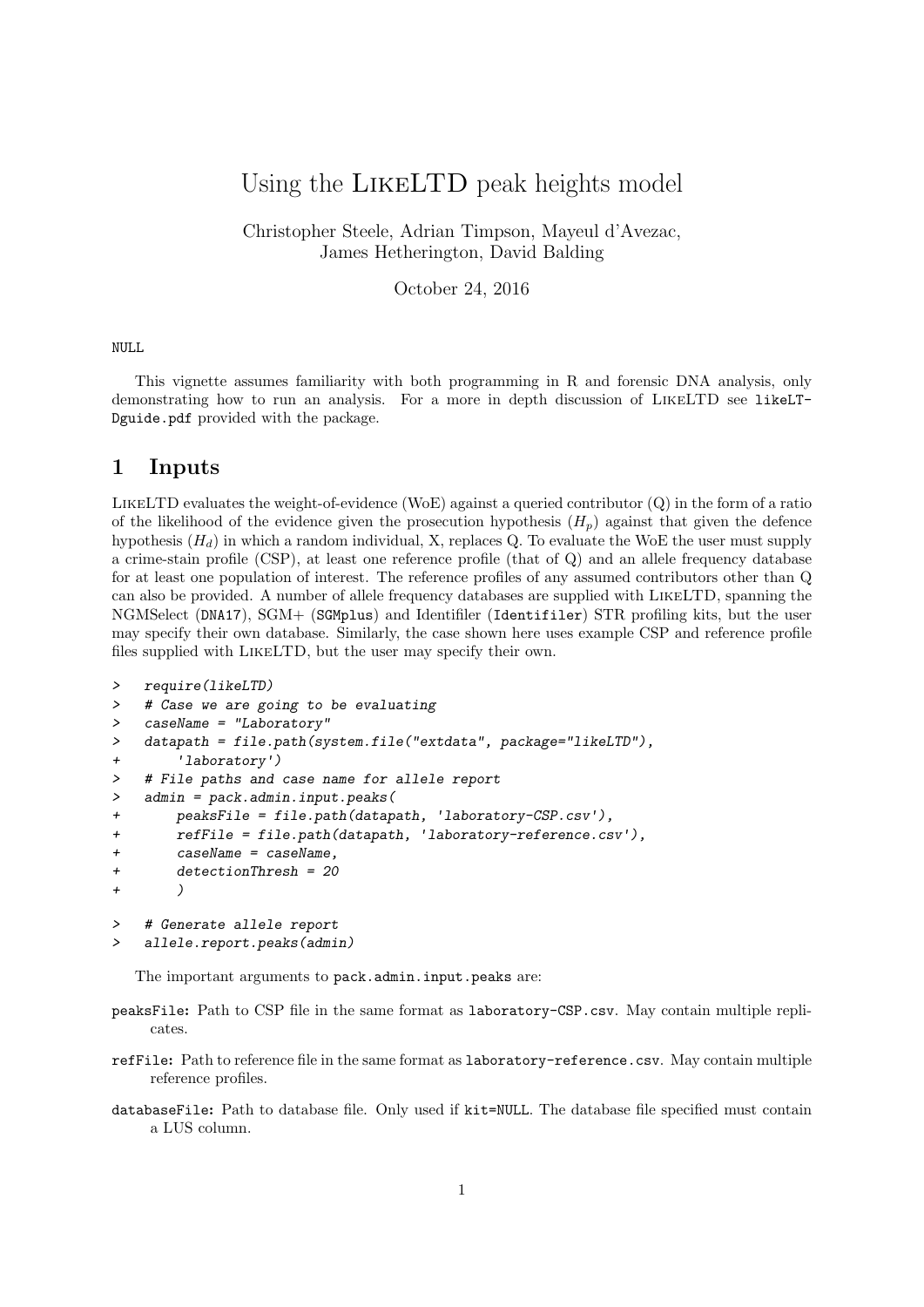| Designation  |                                                | DS and OS |
|--------------|------------------------------------------------|-----------|
| Non-alleleic | x < 0.05                                       | x < 0.05  |
| Uncertain    | $0.05 \leq x \leq 0.15$ $0.05 \leq x \leq 0.1$ |           |
| Allelic      | x > 0.15                                       | x > 0.1   |

Table 1: Determination of which peaks in stutter (S), over-stutter (OS) or double-stutter (DS) positions are treated as non-allelic, uncertain or allelic when estimating  $n$ Unknowns. x indicates the ratio of the stutter position peak height to the parent peak height.

- kit: One of "DNA17", "SGMplus", "Identifiler" or NULL. If both databaseFile and kit are NULL, the DNA17 database is used as default.
- linkageFile: File of pairwise recombination rates between loci. If NULL the default supplied with LikeLTD is used. This is only used when Q and X are assumed related.
- detectionThresh: The detection threshold used to analyse the electrophoresis results. This can either be a single value that covers all loci, or a named list with a separate detection threshold for each locus. Defaults to 20 RFU.

The allele report generated by LikeLTD gives suggestions on the the number of unprofiled contributors to include in the analysis, and on whether or not to model dropin, as well as summarising the data. Note the suggestions of the number of unprofiled contributors and dropin are based on designations of allelic, uncertain and non-allelic peaks according to the criteria given in Table 1.

If instead you wish to specify a separate detection threshold at each locus, usually for a different threshold at each epg lane, the arguments to pack.admin.input.peaks should be:

```
> # Specifying locus specific detection thresholds
> admin = pack.admin.input.peaks(
+ peaksFile = file.path(datapath, 'laboratory-CSP.csv'),
+ refFile = file.path(datapath, 'laboratory-reference.csv'),
+ caseName = "Laboratory",
           detectionThresh = list(D10S1248=20, vWA=20, D16S539=20, D2S1338=20, # blue)+ D8S1179=30,D21S11=30,D18S51=30, # green
+ D22S1045=40,D19S433=40,TH01=40,FGA=40, # black
                              + D2S441=50,D3S1358=50,D1S1656=50,D12S391=50,SE33=50) # red
+ )
```
## 2 Hypothesis generation

Based on the suggestions of the allele report, or through manual inspection, the user must decide on a set of arguments to pass to LikeLTD in order for it to generate the prosecution and defence hypotheses.

```
> # Enter arguments
> args = list(
+ nUnknowns = 1,
+ doDropin = FALSE,
+ ethnic = "NDU1",
+ adj = 1,
+ fst = 0.03,
+ relationship = 0
+ )
> # Create hypotheses
> hypP = do.call(prosecution.hypothesis.peaks, append(admin,args))
   > hypD = do.call(defence.hypothesis.peaks, append(admin,args))
```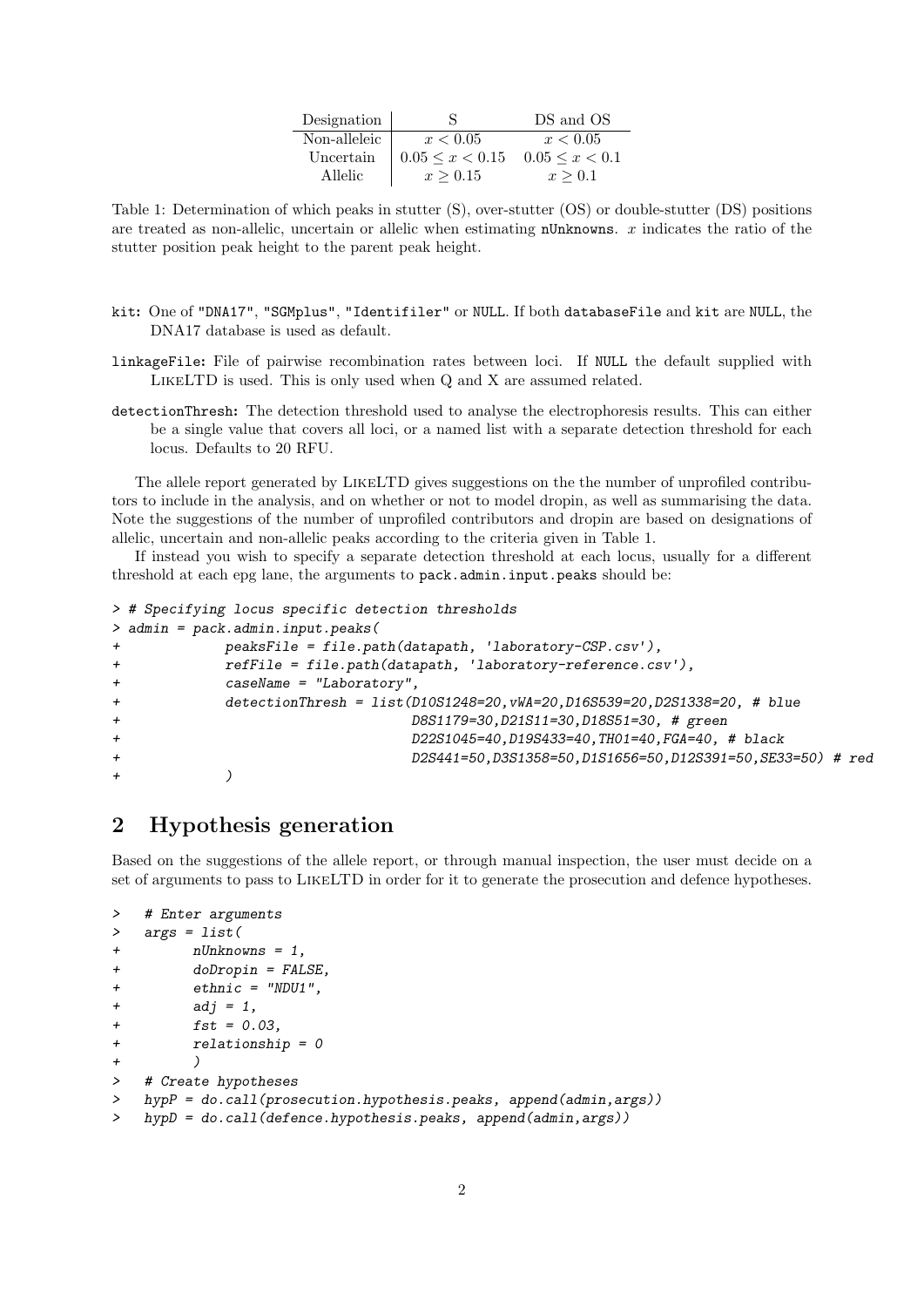The arguments that may be handed to either prosecution.hypothesis.peaks or defence.hypothesis.peaks are:

nUnknowns: The number of unprofiled contributors to include under  $H_p$ .  $H_d$  automatically adds an unprofiled contributor, X, that replaces Q. The allele report suggests a value which must be either 0, 1 or 2. Defaults to 0.

doDropin: Logical, whether or not to model dropin. Suggested by allele report. Defaults to FALSE.

- ethnic: Which database to use. Must match a column heading in the chosen database file. Defaults to "NDU1" (Caucasian). Other populations included in the DNA17 database are "NDU1" (Caucasian), "NDU2" (African + Afro-Caribbean), "NDU3" (South Asian), "NDU4" (East Asian), "NDU6" (African) and "NDU7" (Afro-Caribbean).
- adj: Sampling adjustment. Defaults to 1.
- fst: Fixation index, accounts for distant relatedness between Q and X. Defaults to 0.03.

relationship: Assumed relationship between Q and X. Can take values between 0 and 7:

- 0 Unrelated.
- 1 Parent/offspring.
- 2 Siblings.
- 3 Uncle (or aunt)/nephew (or niece).
- 4 Half-uncle (or half-aunt)/half-nephew (or half-niece).
- 5 Cousins.
- 6 Grandparent/grandchild.
- 7 Half-siblings.

The ordering of relationships does not alter the computation, so is unspecified e.g. if relationship=1, the relationship may be Q as parent and X as offspring, or Q as offspring and X as parent.

doDoubleStutter: Logical, whether or not to model double stutter. Defaults to TRUE.

doOverStutter: Logical, whether or not to model over stutter. Defaults to TRUE.

- combineRare: Logical, whether or not to combine unobserved alleles into a single allele. Defaults to TRUE.
- rareThreshold: If combineRare=TRUE, this parameter gives the population allele probability below which all unobserved alleles are combined. Defaults to 1 (all unobserved alleles).

## 3 Optimisation

Once the hypotheses have been generated, the next step is to create the likelihood functions along with their associated parameters for optimisation, and then to perform the optimisation.

```
> # Generate likelihood functions and optimisation parameters
```
> paramsP = optimisation.params.peaks(hypP,verbose=FALSE)

```
> paramsD = optimisation.params.peaks(hypD, verbose=FALSE)
```

```
> # reduce number of iterations for demonstration purposes
```

```
> paramsP$control$itermax=25
```

```
> paramsD$control$itermax=25
```

```
> # Run optimisation
```

```
> results = evaluate.peaks(paramsP, paramsD, n.steps=1,
```

```
converge=FALSE)
```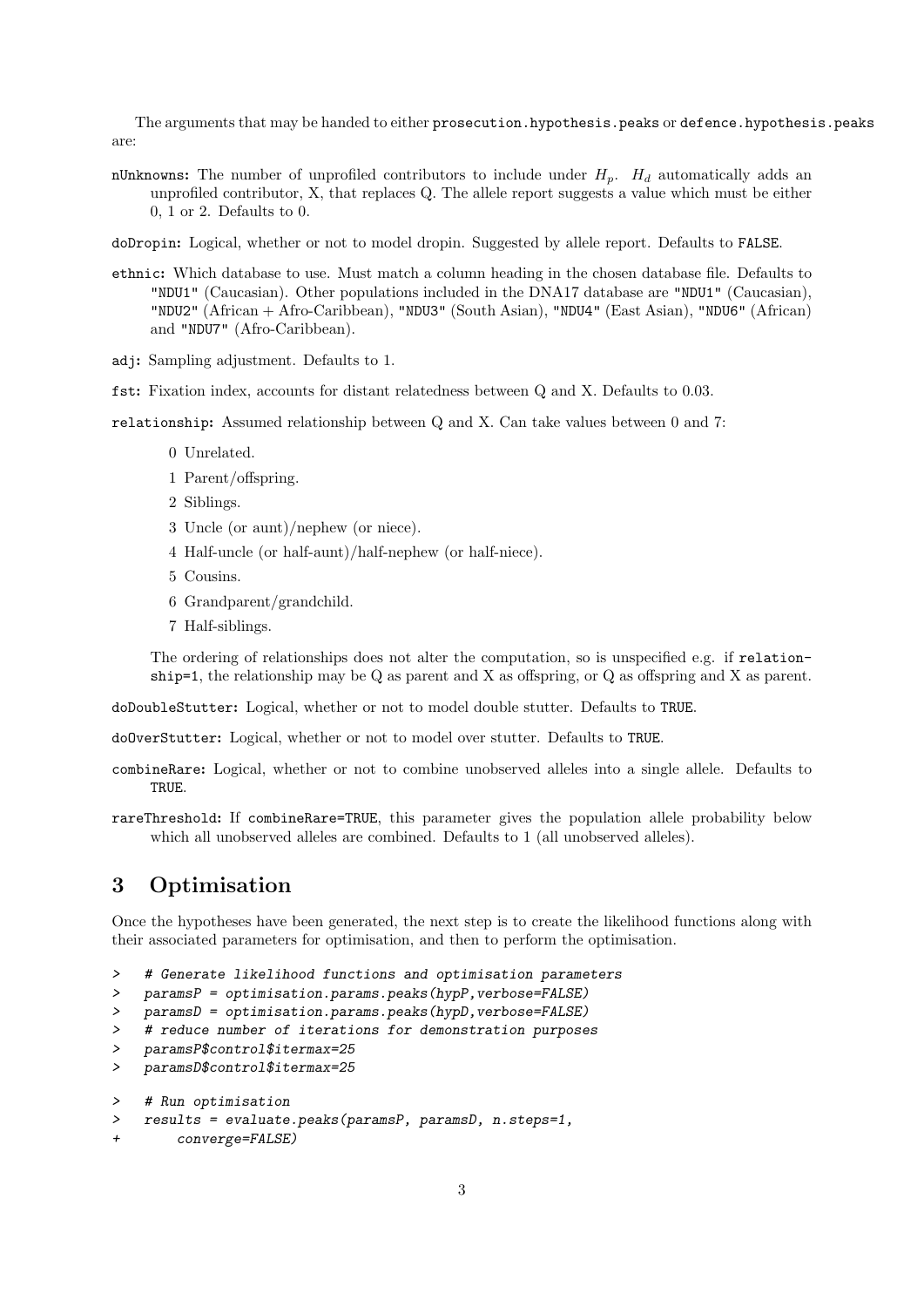Here n.steps and converge are specified to reduce run-time for demonstration purposes; if unspecified evaluate.peaks determines the number of steps after the first step has completed. Other parameters the user may wish to pass to evaluate.peaks include:

- interim: Logical, whether or not to generate interim reports after every step of optimisation. Defaults to TRUE.
- seed.input: Integer specification of a seed to use before optimisation. If unspecified, LikeLTD uses a numeric representation of the current time, date and process ID at the time of running evaluate.

The behaviour of the optimisation algorithm may be modified by specifying tolerance, CR.start, CR.end and nConverged, although we do not recommend altering these parameters unless you understand what effect each of the parameters has.

The results object contains the WoE at each step of optimisation (WoE), the prosecution and defence  $-\log_{10}$  likelihoods at each step of optimisation (Lp and Ld), the prosecution and defence objects returned by DEoptim after optimisation (Pros and Def) and information about the seed that was used (seed.used and seed.input).

## 4 Generate output report

Once optimisation has been completed, an output report summarising the results can be generated. This outputs the WoE against Q, likelihoods at each locus, the inverse match probability (IMP, the theoretical maximum WoE), DNA contribution estimates for each contributor in each replicate, degradation estimates for each contributor and dropin estimates if dropin is modelled.

```
> # Generate output report
```
> output.report.peaks(hypP,hypD,results)

## 5 Likely genotypes of the unknown contributors

Following optimisation it is possible to return the most likely marginal genotypes for each contributor or joint genotypes of all contributors under either  $H_p$  or  $H_d$ . These can be useful for searching a national database with one of the unknown genotypes.

- > # Get the most likely single-contributor genotypes
- > gensMarginal = get.likely.genotypes.peaks(hypD,paramsD,

```
+ results$Def)
```
- > # Return joint genotypes and probabilities
- > gensJoint = get.likely.genotypes.peaks(hypD,paramsD,
- + results\$Def,joint=TRUE)

It is also possible to return the probabilities for all of the genotype combinations under the specified hypothesis. This has been used to compute the WoE against a degraded incomplete reference profile, drawing incomplete genotypes from the posterior probability for which any known alleles match, but may have other uses.

```
> # Get the posterior likelihoods for all genotype combinations
```

```
> gensPosterior = get.likely.genotypes.peaks(hypD,paramsD,
```

```
+ results$Def,posterior=TRUE)
```
## 6 Diagnostic

A visual inspection of the fit of the optimised parameters to the supplied CSP data can be performed using the peaks.results.plot function, which plots the 95% equal-tailed probability interval of the gamma distribution given the optimised parameters, assuming the joint genotype combination that is most likely (see Figure 1).